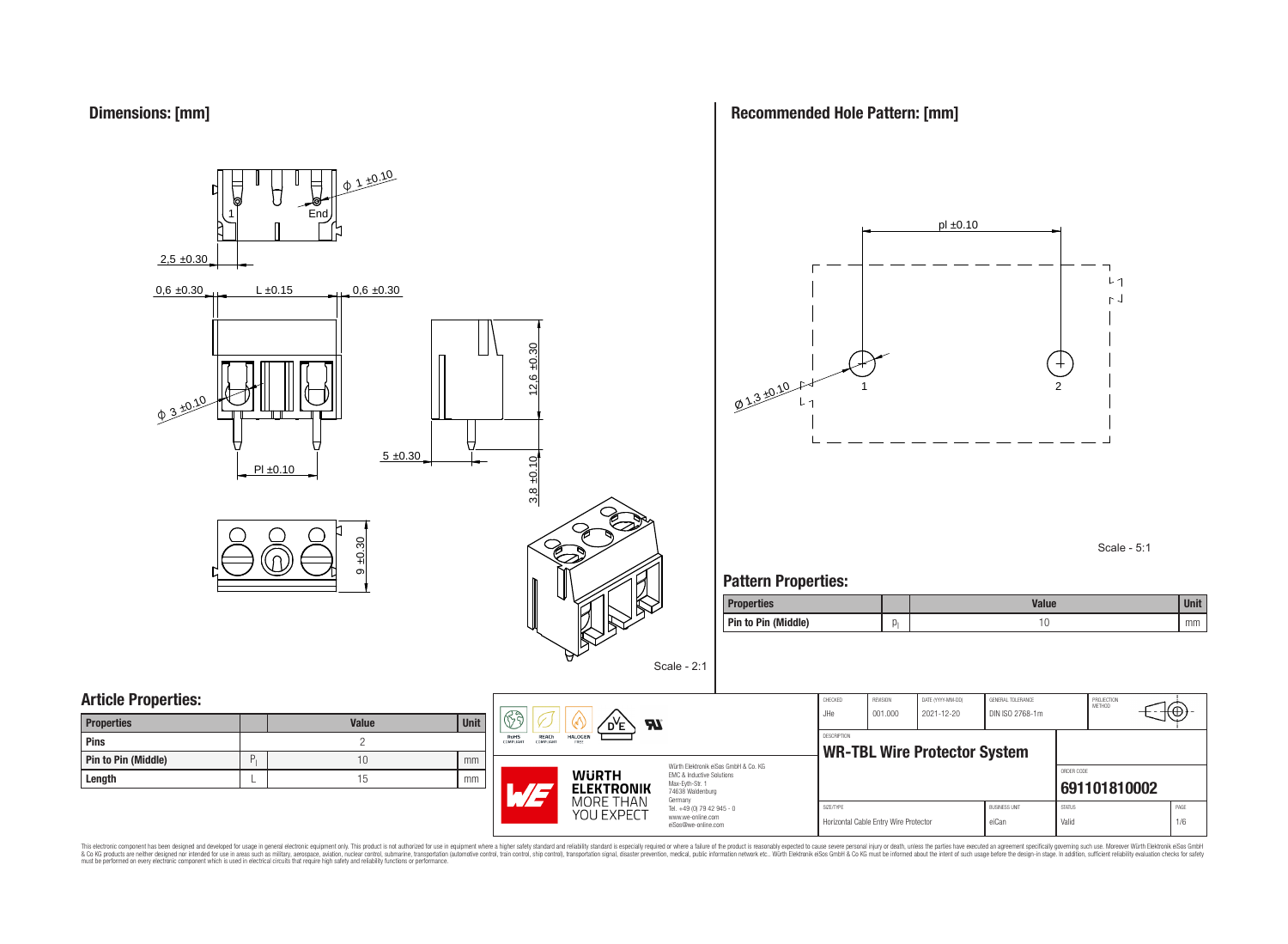### **Kind Properties:**

| <b>Properties</b> |   | <b>Moline</b><br>"dluc- | <b>Unit</b> |
|-------------------|---|-------------------------|-------------|
| <b>Pitch</b>      | - | טו                      | mm          |

### **Material Properties:**

| <b>Insulator Material</b>            | <b>PA66</b>            |
|--------------------------------------|------------------------|
| <b>Insulator Flammability Rating</b> | $UL94V-0$              |
| <b>Insulator Color</b>               | Blue                   |
| <b>Terminal Screw Material</b>       | <b>Steel</b>           |
| <b>Terminal Screw Plating</b>        | Zinc                   |
| <b>Pin Material</b>                  | <b>Brass</b>           |
| <b>Pin Plating</b>                   | Tin over Nickel        |
| <b>Wire Guard Material</b>           | <b>Stainless Steel</b> |

### **General Information:**

**Operating Temperature** -40 up to +105 °C

## **Electrical Properties:**

|                             |     | <b>Test conditions</b> | <b>Value</b> | <b>Unit</b> |           |      |
|-----------------------------|-----|------------------------|--------------|-------------|-----------|------|
| <b>Properties</b>           |     |                        | UL           | <b>VDE</b>  |           | Tol. |
| <b>Rated Current</b>        | ΙŖ. |                        | 16           | 16          | A         |      |
| <b>Working Voltage</b>      |     |                        | 250          | 250         |           |      |
| <b>Withstanding Voltage</b> |     | min                    | 1500         | 2000        |           |      |
| <b>Contact Resistance</b>   | R   |                        | 20           | 20          | $m\Omega$ | max. |

## **Mechanical Properties:**

| <b>Properties</b>        | <b>Value</b>       | <b>Unit</b> |
|--------------------------|--------------------|-------------|
| Tightening Torque (EU)   | 0.3                | $N^*m$      |
| Tightening Torque (US)   | 2.6                | $in*$ Ibf   |
| <b>Wire Strip Length</b> | $6$ up to $7$ (mm) |             |

# **Mechanical Properties:**

| <b>Properties</b> | <b>Value</b> | $\cdots$<br>Unit |
|-------------------|--------------|------------------|
| <b>Screw</b>      | M3           |                  |

# **Wire Properties:**

| <b>Solid Wire Section (AWG)</b>       | 26 to 14 (AWG)                  |
|---------------------------------------|---------------------------------|
| <b>Solid Wire Section (Metric)</b>    | $0.5$ to 2.5 (mm <sup>2</sup> ) |
| <b>Stranded Wire Section (AWG)</b>    | 26 to 14 (AWG)                  |
| <b>Stranded Wire Section (Metric)</b> | $0.5$ to 2.5 (mm <sup>2</sup> ) |

## **Certification:**

| <b>RoHS Approval</b>  | Compliant [2011/65/EU&2015/863]     |  |  |
|-----------------------|-------------------------------------|--|--|
| <b>REACh Approval</b> | Conform or declared [(EC)1907/2006] |  |  |
| <b>Halogen Free</b>   | Conform [JEDEC JS709B]              |  |  |
| <b>Halogen Free</b>   | Conform [IEC 61249-2-21]            |  |  |
| <b>VDE Approval</b>   | 40022614 Type: 101]                 |  |  |

| 63<br>$\boldsymbol{\mathcal{H}}$<br>D <sup>Y</sup> E<br>RoHS<br><b>HALOGEN</b><br>REACh<br>FREE<br>COMPLIANT<br>COMPLIANT |                                   |                                                                                                                     | CHECKED<br>JHe     | REVISION<br>001.000                   | DATE (YYYY-MM-DD)<br>$2021 - 12 - 20$ | GENERAL TOLERANCE<br>DIN ISO 2768-1m |                        | PROJECTION<br>METHOD | π⊕≁         |
|---------------------------------------------------------------------------------------------------------------------------|-----------------------------------|---------------------------------------------------------------------------------------------------------------------|--------------------|---------------------------------------|---------------------------------------|--------------------------------------|------------------------|----------------------|-------------|
|                                                                                                                           |                                   |                                                                                                                     | <b>DESCRIPTION</b> |                                       | <b>WR-TBL Wire Protector System</b>   |                                      |                        |                      |             |
| <b>''/a</b>                                                                                                               | <b>WURTH</b><br><b>ELEKTRONIK</b> | Würth Elektronik eiSos GmbH & Co. KG<br>EMC & Inductive Solutions<br>Max-Evth-Str. 1<br>74638 Waldenburg<br>Germany |                    |                                       |                                       |                                      | ORDER CODE             | 691101810002         |             |
|                                                                                                                           | MORE THAN<br>YOU EXPECT           | Tel. +49 (0) 79 42 945 - 0<br>www.we-online.com<br>eiSos@we-online.com                                              | SIZE/TYPE          | Horizontal Cable Entry Wire Protector |                                       | <b>BUSINESS UNIT</b><br>eiCan        | <b>STATUS</b><br>Valid |                      | PAGE<br>2/6 |

This electronic component has been designed and developed for usage in general electronic equipment only. This product is not authorized for subserved requipment where a higher selection equipment where a higher selection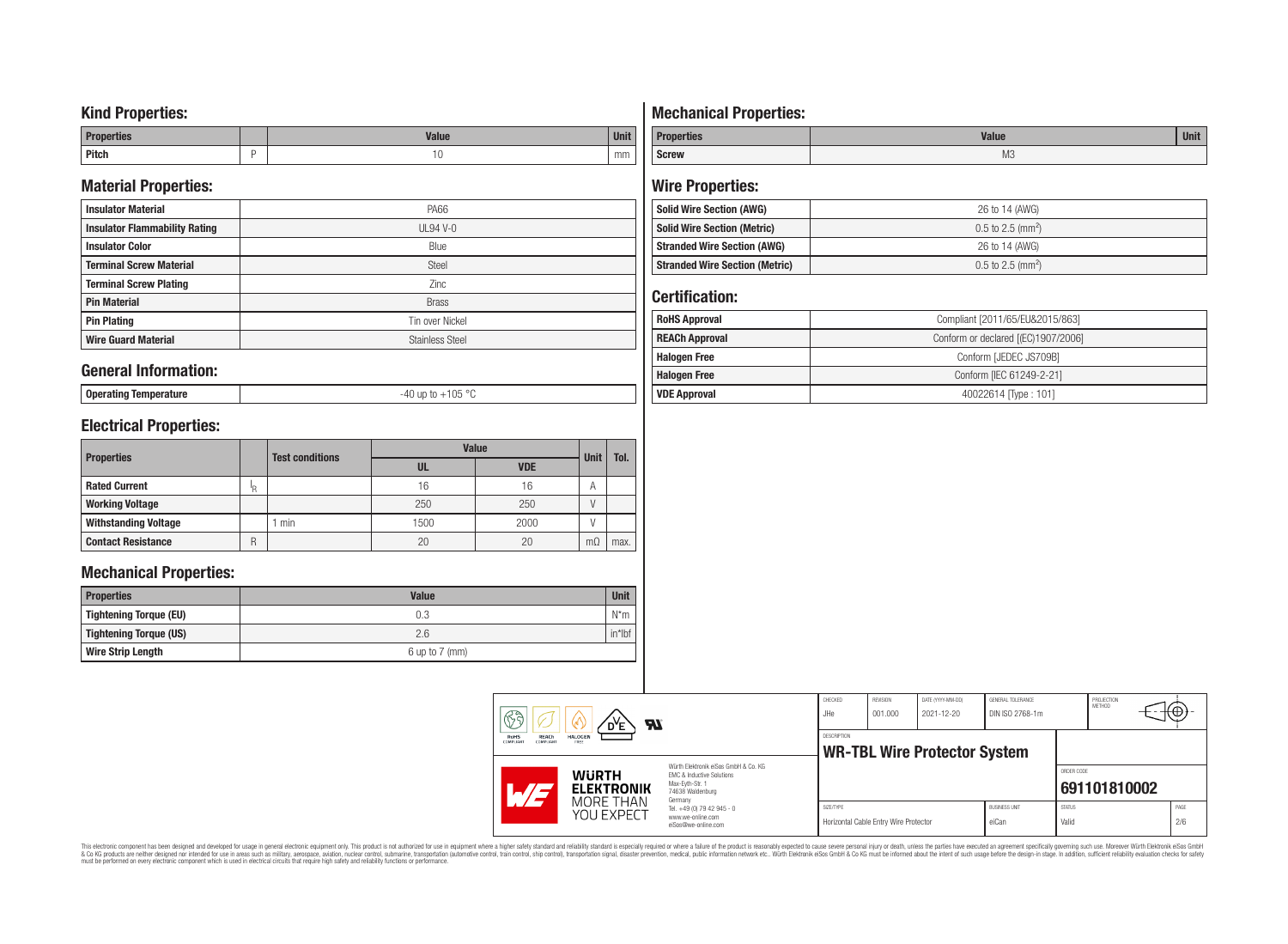

This electronic component has been designed and developed for usage in general electronic equipment only. This product is not authorized for subserved requipment where a higher selection equipment where a higher selection

PROJECTION<br>METHOD

ю

**[691101810002](https://www.we-online.com/catalog/en/article/691101810002)**

ORDER CODE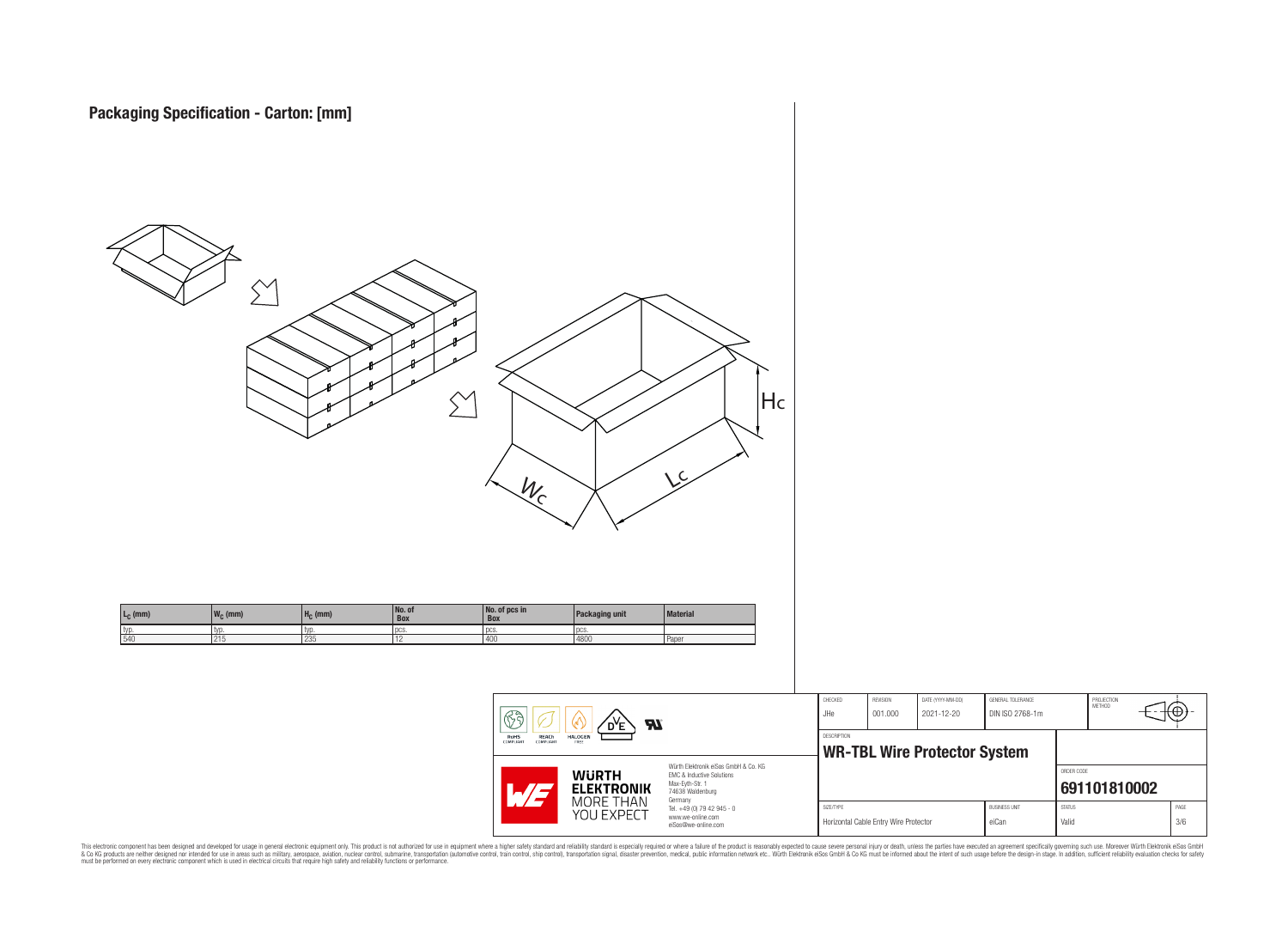## **Classification Wave Soldering Profile:**



**Classification Wave Soldering Profile:**

| <b>Profile Feature</b>                             |                  | <b>Pb-Free Assembly</b>                     | <b>Sn-Pb Assembly</b>                       |
|----------------------------------------------------|------------------|---------------------------------------------|---------------------------------------------|
| <b>Preheat Temperature Min</b>                     | s min            | 100 °C                                      | 100 °C                                      |
| <b>Preheat Temperature Typical</b>                 | s typical        | 120 °C                                      | 120 °C                                      |
| <b>Preheat Temperature Max</b>                     | s max            | 130 °C                                      | 130 °C                                      |
| Preheat Time $t_s$ from $T_{s,min}$ to $T_{s,max}$ | $t_{\rm s}$      | 70 seconds                                  | 70 seconds                                  |
| Ramp-up Rate                                       | $\Delta T$       | 150 $\degree$ C max.                        | 150 $\degree$ C max.                        |
| <b>Peak Temperature</b>                            | $T_{\mathsf{D}}$ | $250 °C - 260 °C$                           | $235 °C - 260 °C$                           |
| Time of actual peak temperature                    | $t_{p}$          | max. 10 seconds<br>max. 5 seconds each wave | max. 10 seconds<br>max. 5 seconds each wave |
| Ramp-down Rate, Min                                |                  | $\sim$ 2 K/ second                          | $\sim$ 2 K/ second                          |
| Ramp-down Rate, Typical                            |                  | $\sim$ 3.5 K/ second                        | $\sim$ 3.5 K/ second                        |
| Ramp-down Rate, Max                                |                  | $\sim$ 5 K/ second                          | $\sim$ 5 K/ second                          |
| Time 25 $^{\circ}$ C to 25 $^{\circ}$ C            |                  | 4 minutes                                   | 4 minutes                                   |

refer to EN61760-1:2006

|  | 63<br>dУE<br>Яľ<br><b>REACh</b><br><b>RoHS</b><br><b>HALOGEN</b><br><b>COMPLIANT</b><br><b>COMPLIANT</b><br>FREE |                                                                                                                     | CHECKED<br>JHe     | REVISION<br>DATE (YYYY-MM-DD)<br>GENERAL TOLERANCE<br>001.000<br>2021-12-20<br>DIN ISO 2768-1m |  |                               | PROJECTION<br>METHOD   |              |             |
|--|------------------------------------------------------------------------------------------------------------------|---------------------------------------------------------------------------------------------------------------------|--------------------|------------------------------------------------------------------------------------------------|--|-------------------------------|------------------------|--------------|-------------|
|  |                                                                                                                  |                                                                                                                     | <b>DESCRIPTION</b> | <b>WR-TBL Wire Protector System</b>                                                            |  |                               |                        |              |             |
|  | <b>WURTH</b><br><b>ELEKTRONIK</b><br>$\overline{\phantom{a}}$                                                    | Würth Flektronik eiSos GmbH & Co. KG<br>FMC & Inductive Solutions<br>Max-Evth-Str. 1<br>74638 Waldenburg<br>Germany |                    |                                                                                                |  |                               | ORDER CODE             | 691101810002 |             |
|  | MORE THAN<br>YOU EXPECT                                                                                          | Tel. +49 (0) 79 42 945 - 0<br>www.we-online.com<br>eiSos@we-online.com                                              | SIZE/TYPE          | Horizontal Cable Entry Wire Protector                                                          |  | <b>BUSINESS UNIT</b><br>eiCan | <b>STATUS</b><br>Valid |              | PAGE<br>4/6 |

This electronic component has been designed and developed for usage in general electronic equipment only. This product is not authorized for subserved requipment where a higher selection equipment where a higher selection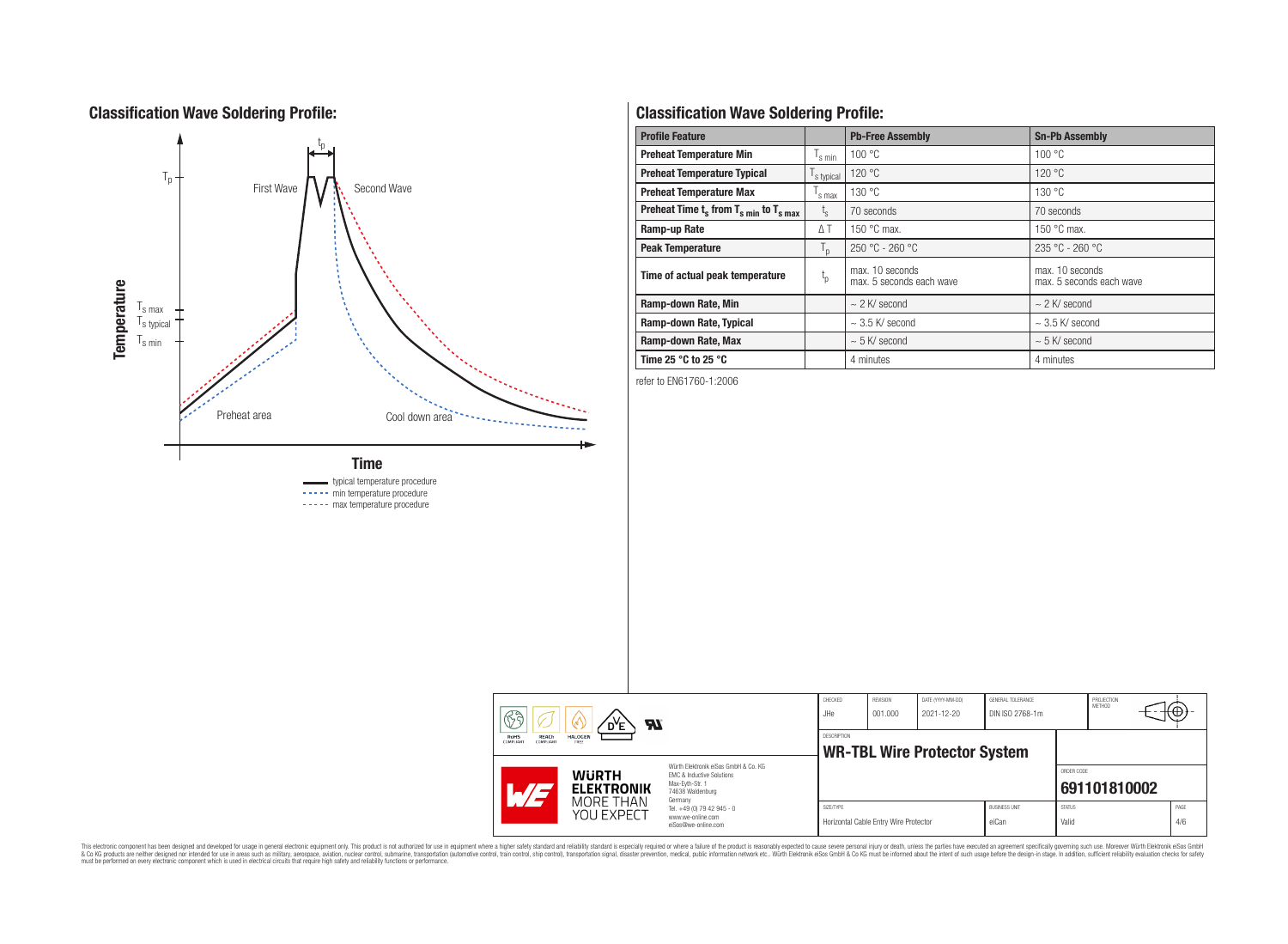## **Cautions and Warnings:**

### **The following conditions apply to all goods within the product series of the Connectors of Würth Elektronik eiSos GmbH & Co. KG:**

#### **General:**

- This mechanical component is designed and manufactured for use in general electronic equipment.
- Würth Elektronik must be asked for written approval (following the PPAP procedure) before incorporating the components into any equipment in fields such as military, aerospace, aviation, nuclear control, submarine, transportation (automotive control, train control, ship control), transportation signal, disaster prevention, medical, public information network, etc. where higher safety and reliability are especially required and/or if there is the possibility of direct damage or human injury.
- Mechanical components that will be used in safety-critical or high-reliability applications, should be pre-evaluated by the customer.
- The mechanical component is designed and manufactured to be used within the datasheet specified values. If the usage and operation conditions specified in the datasheet are not met, the component may be damaged or dissolved.
- Do not drop or impact the components, the component may be damaged.
- Prevent any damage or scratches on the component, especially on the actuator.
- Direct mechanical impact to the product shall be prevented (e.g overlapping of the PCB's).
- Würth Elektronik products are qualified according to international standards, which are listed in each product reliability report. Würth Elektronik does not warrant any customer qualified product characteristics beyond Würth Elektroniks' specifications, for its validity and sustainability over time.
- The responsibility for the applicability of the customer specific products and use in a particular customer design is always within the authority of the customer. All technical specifications for standard products do also apply to customer specific products.
- The mechanical component is designed to be used along with Würth Elektronik counterparts and tools. Würth Elektronik cannot ensure the reliability of these components while being used with other products.

#### **Product Specific:**

#### **Soldering:**

- The solder profile must comply with the technical product specifications. All other profiles will void the warranty.
- All other soldering methods are at the customers' own risk.

#### **Cleaning and Washing:**

- Washing agents used during the production to clean the customer application might damage or change the characteristics of the component, body, pins and termination. Washing agents may have a negative effect on the long-term functionality of the product.
- Using a brush during the cleaning process may deform function relevant areas. Therefore, we do not recommend using a brush during the PCB cleaning process.

#### **Potting and Coating:**

• If the product is potted in the customer application, the potting material might shrink or expand during and after hardening. Shrinking could lead to an incomplete seal, allowing contaminants into the components. Expansion could damage the components. We recommend a manual inspection after potting or coating to avoid these effects.

#### **Storage Conditions:**

- A storage of Würth Elektronik products for longer than 12 months is not recommended. Within other effects, the terminals may suffer degradation, resulting in bad solderability. Therefore, all products shall be used within the period of 12 months based on the day of shipment.
- Do not expose the components to direct sunlight.
- The storage conditions in the original packaging are defined according to DIN EN 61760-2.
- The storage conditions stated in the original packaging apply to the storage time and not to the transportation time of the components.

#### **Packaging:**

• The packaging specifications apply only to purchase orders comprising whole packaging units. If the ordered quantity exceeds or is lower than the specified packaging unit, packaging in accordance with the packaging specifications cannot be ensured.

#### **Handling:**

- Do not repeatedly operate the component with excessive force. It may damage or deform the component resulting in malfunction.
- In the case a product requires particular handling precautions, in addition to the general recommendations mentioned here before, these will appear on the product datasheet
- The temperature rise of the component must be taken into consideration. The operating temperature is comprised of ambient temperature and temperature rise of the component.The operating temperature of the component shall not exceed the maximum temperature specified.

These cautions and warnings comply with the state of the scientific and technical knowledge and are believed to be accurate and reliable. However, no responsibility is assumed for inaccuracies or incompleteness.

| B<br><b>Al</b>                                                           |                                                |                                                                                                                                                                                                          | CHECKED<br>JHe | REVISION<br>001.000                   | DATE (YYYY-MM-DD)<br>2021-12-20 | GENERAL TOLERANCE<br>DIN ISO 2768-1m |                        | PROJECTION<br>METHOD | (⊕          |
|--------------------------------------------------------------------------|------------------------------------------------|----------------------------------------------------------------------------------------------------------------------------------------------------------------------------------------------------------|----------------|---------------------------------------|---------------------------------|--------------------------------------|------------------------|----------------------|-------------|
| RoHS<br><b>HALOGEN</b><br><b>REACh</b><br>COMPLIANT<br>COMPLIANT<br>FREE |                                                | <b>DESCRIPTION</b><br><b>WR-TBL Wire Protector System</b>                                                                                                                                                |                |                                       |                                 |                                      |                        |                      |             |
|                                                                          | <b>WURTH</b><br><b>ELEKTRONIK</b><br>MORE THAN | Würth Elektronik eiSos GmbH & Co. KG<br><b>EMC &amp; Inductive Solutions</b><br>Max-Eyth-Str. 1<br>74638 Waldenburg<br>Germany<br>Tel. +49 (0) 79 42 945 - 0<br>www.we-online.com<br>eiSos@we-online.com |                |                                       |                                 |                                      | ORDER CODE             | 691101810002         |             |
|                                                                          | YOU EXPECT                                     |                                                                                                                                                                                                          | SIZE/TYPE      | Horizontal Cable Entry Wire Protector |                                 | <b>BUSINESS UNIT</b><br>eiCan        | <b>STATUS</b><br>Valid |                      | PAGE<br>5/6 |

This electronic component has been designed and developed for usage in general electronic equipment only. This product is not authorized for use in equipment where a higher safety standard and reliability standard si espec & Ook product a label and the membed of the seasuch as marked and as which such a membed and the such assume that income in the seasuch and the simulation and the such assume that include to the such a membed and the such